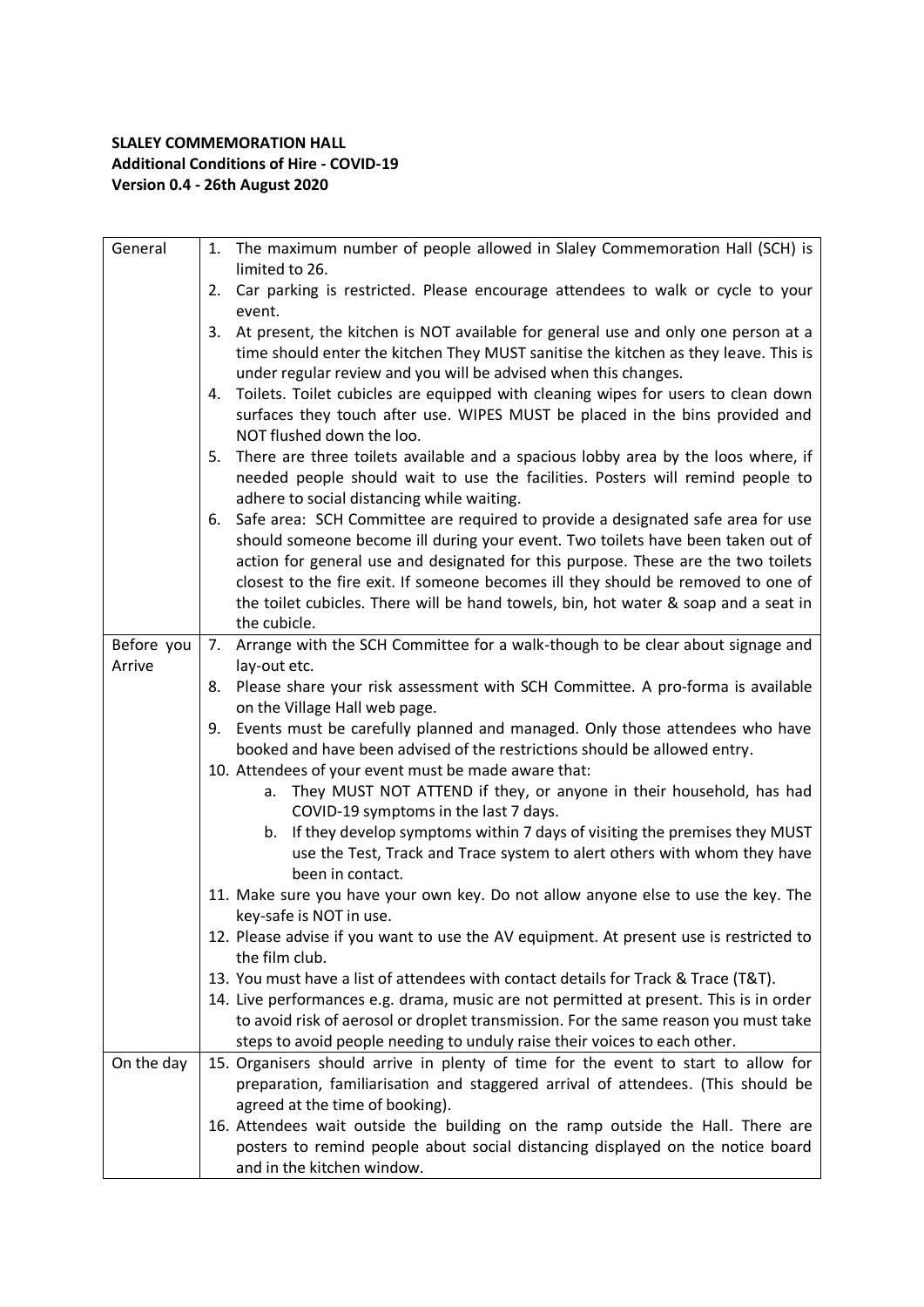|          | 17. "Meet and Greet". On entry, your attendees should be advised of the signage,                                                                                          |  |
|----------|---------------------------------------------------------------------------------------------------------------------------------------------------------------------------|--|
|          | sanitiser and other relevant restrictions. (It may be appropriate for you to ask                                                                                          |  |
|          | someone specifically to do this or do it yourself).                                                                                                                       |  |
|          | 18. Any attendees who have not been expected should be accommodated in the                                                                                                |  |
|          | manner agreed by your risk assessment.                                                                                                                                    |  |
|          | 19. As far as possible, you must position furniture or the arrangement of the room to                                                                                     |  |
|          | facilitate social distancing. At the time of writing, this is 2m between individual                                                                                       |  |
|          | people or groups of up to two households or 1m with mitigation measures such as:                                                                                          |  |
|          | seating side by side, with at least one empty chair between each person or                                                                                                |  |
|          | household group, rather than face to face. If tables are being used, you will place                                                                                       |  |
|          | them so as to maintain a distance of at least 2 metres across the table between                                                                                           |  |
|          | people who are face to face e.g. using a wide U-shape.                                                                                                                    |  |
|          | 20. Where a group uses their own equipment: do not share it with other members.                                                                                           |  |
|          | Avoid using equipment, which is difficult to clean. Ensure that any equipment you<br>provide is cleaned before use and before being stored in the Hall's cupboards.       |  |
|          | 21. Use as much ventilation as possible. Windows and doors should be open without                                                                                         |  |
|          | compromising the entry, exit and safety requirements. There is a ceiling extractor                                                                                        |  |
|          | fan in the Hall - the on/off switch is in the kitchen.                                                                                                                    |  |
| When you | 22. Use the exit route designated and agreed.                                                                                                                             |  |
| leave    | 23. Follow the agreed cleaning guidelines below.                                                                                                                          |  |
|          | 24. Dispose of all rubbish created during your hire - either in the bins outside or at                                                                                    |  |
|          | home.                                                                                                                                                                     |  |
|          | 25. Ensure windows, fire-exits etc. are closed and secure.                                                                                                                |  |
|          | 26. Lighting should be switched off and the heating turned down.                                                                                                          |  |
|          | 27. Communicate the T&T information with SCH Bookings Clerk who will hold this                                                                                            |  |
|          | information for no more than 21 days.                                                                                                                                     |  |
| Cleaning | The Hall is regularly cleaned by our Caretaker. However, you are responsible for                                                                                          |  |
|          | cleaning door handles, light switches, window catches, equipment and all surfaces                                                                                         |  |
|          | likely to be used during your period of hire before other members of your group or                                                                                        |  |
|          | organisation arrive and to keep the premises clean through regular cleaning of                                                                                            |  |
|          | surfaces during your hire, paying particular attention to wash hand basins and<br>kitchen sinks (if used), using either the products supplied (which will be in a clearly |  |
|          | accessible location) or your own ordinary domestic products. You will be required                                                                                         |  |
|          |                                                                                                                                                                           |  |
|          |                                                                                                                                                                           |  |
|          | to leave the Hall clean on leaving and ensure surfaces are wiped with a suitable<br>cleaning material.                                                                    |  |

The SCH Committee have the right to close the Hall if there are safety concerns relating to COVID-19. For example:

- o if someone who has attended the Hall develops symptoms and thorough cleansing is required or
- o if it is reported that the Government Guidelines and SCH Additional Conditions of Hire are not being complied with, whether by you or by other hirers, or
- o in the event that public buildings are asked or required to close again.

If this is necessary, we will do our best to inform you promptly and you will not be charged for this hire.

As the hirer of the Hall, you are responsible for ensuring those attending SCH comply with the government COVID-19 Secure Guidelines and these Additional Conditions of Hire.